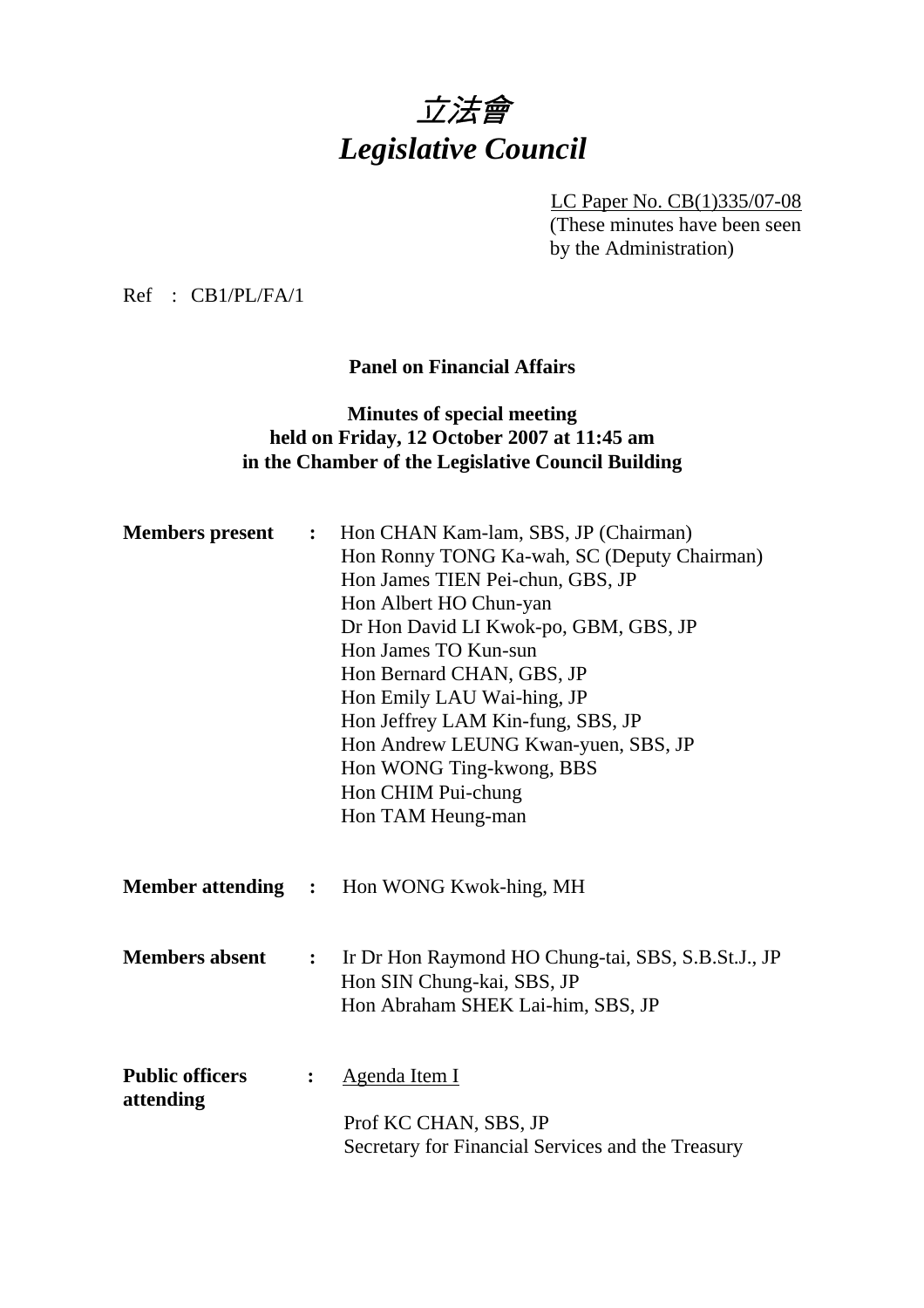|                                            | Mr Alan LAI, GBS, JP<br>Permanent Secretary for Financial Services and the<br>Treasury (Treasury)             |
|--------------------------------------------|---------------------------------------------------------------------------------------------------------------|
|                                            | Mr Kevin HO, JP<br>Permanent Secretary for Financial Services and the<br><b>Treasury (Financial Services)</b> |
| <b>Clerk in attendance:</b>                | Miss Polly YEUNG<br>Chief Council Secretary (1)5                                                              |
| <b>Staff in attendance : Ms Pauline NG</b> | <b>Assistant Secretary General 1</b>                                                                          |
|                                            | Ms Rosalind MA<br>Senior Council Secretary (1)8                                                               |
|                                            | Mr Justin TAM<br>Council Secretary (1)3                                                                       |
|                                            | Ms Sharon CHAN<br>Legislative Assistant (1)8                                                                  |

Action

**I. Briefing by the Secretary for Financial Services and the Treasury on the relevant policy initiatives featuring in the Chief Executive's 2007-2008 Policy Address** 

| $(LC$ Paper No. $CB(1)35/07-08(01)$ — Paper provided | Administration                                                                                                                                                                             |  | by | the |
|------------------------------------------------------|--------------------------------------------------------------------------------------------------------------------------------------------------------------------------------------------|--|----|-----|
|                                                      | LC Paper No. $CB(1)62/07-08(01)$ — Power-point presentation material<br>provided by the Administration<br>(tabled at the meeting and soft<br>copy issued to members on 15<br>October 2007) |  |    |     |

# **Other relevant documents**

Two booklets provided by the Administration

- (a) Address by the Chief Executive at the Legislative Council meeting on 10 October 2007 — "A New Direction for Hong Kong"; and
- (b) The 2007-08 Policy Address "Policy Agenda".)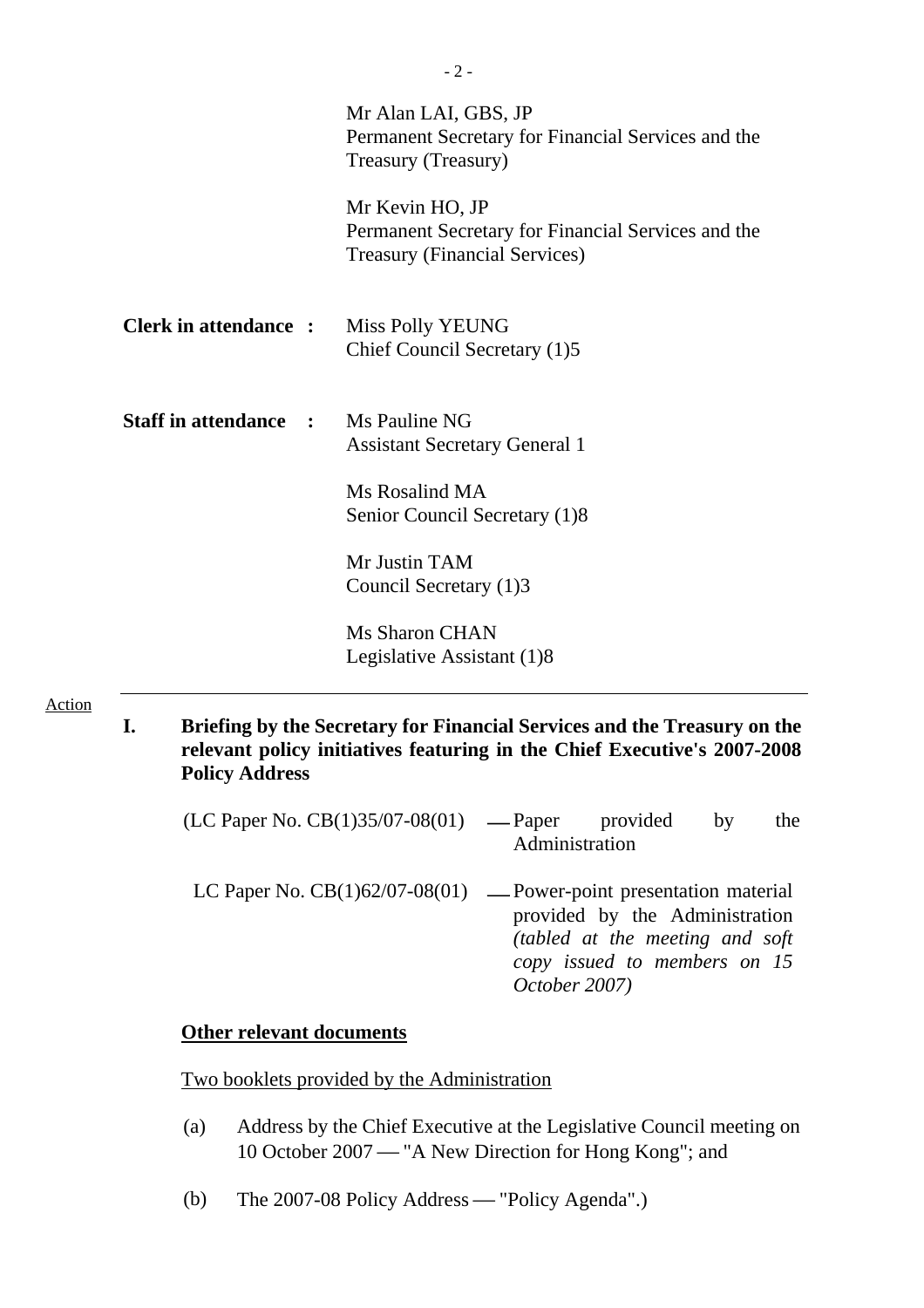#### Briefing by the Secretary for Financial Services and the Treasury

 At the Chairman's invitation, the Secretary for Financial Services and the Treasury (SFST) briefed members on the initiatives relating to the Financial Services and the Treasury Bureau (FSTB) in the Chief Executive (CE)'s Policy Address 2007-2008 and the progress in implementing the relevant on-going policy initiatives. SFST advised that the Administration would continue to implement policy initiatives and supportive measures to consolidate Hong Kong's position as an international financial centre (IFC) and position Hong Kong as the IFC of China. SFST highlighted the progress and upcoming plans under the purview of financial services as follows-

#### (a) Promoting market development

- (i) advancing financial services cooperation with the Mainland to develop a mutually-assisting, complementary and interactive relationship between the financial systems of the two places under the blueprint of the Action Agenda proposed by the Focus Group on Financial Services under the Economic Summit on "China's 11<sup>th</sup> Five-Year Plan and the Development of Hong Kong" (the Action Agenda);
- (ii) expanding Renminbi (RMB) business in Hong Kong in collaboration with the relevant Mainland authorities;
- (iii) developing Hong Kong's commodities futures market to cope with the increasing Mainland demand for risk management in respect of commodity prices;
- (iv) promoting asset management business with a view to enhancing Hong Kong's position as a major asset management centre in Asia, leveraging on the rapid economic growth in the Asia Pacific region, the continual accumulation of savings in the Mainland and further liberalization measures of the Qualified Domestic Investors Scheme;
- (v) developing the Islamic bond market through establishing a local platform for Islamic finance to enable Hong Kong to tap the opportunities offered by the growth of the Islamic financial services industry;
- (vi) promoting Hong Kong as a preferred listing venue for enterprises incorporated in other jurisdictions in order to broaden the source of listed companies and attract quality overseas companies to seek listing in Hong Kong; and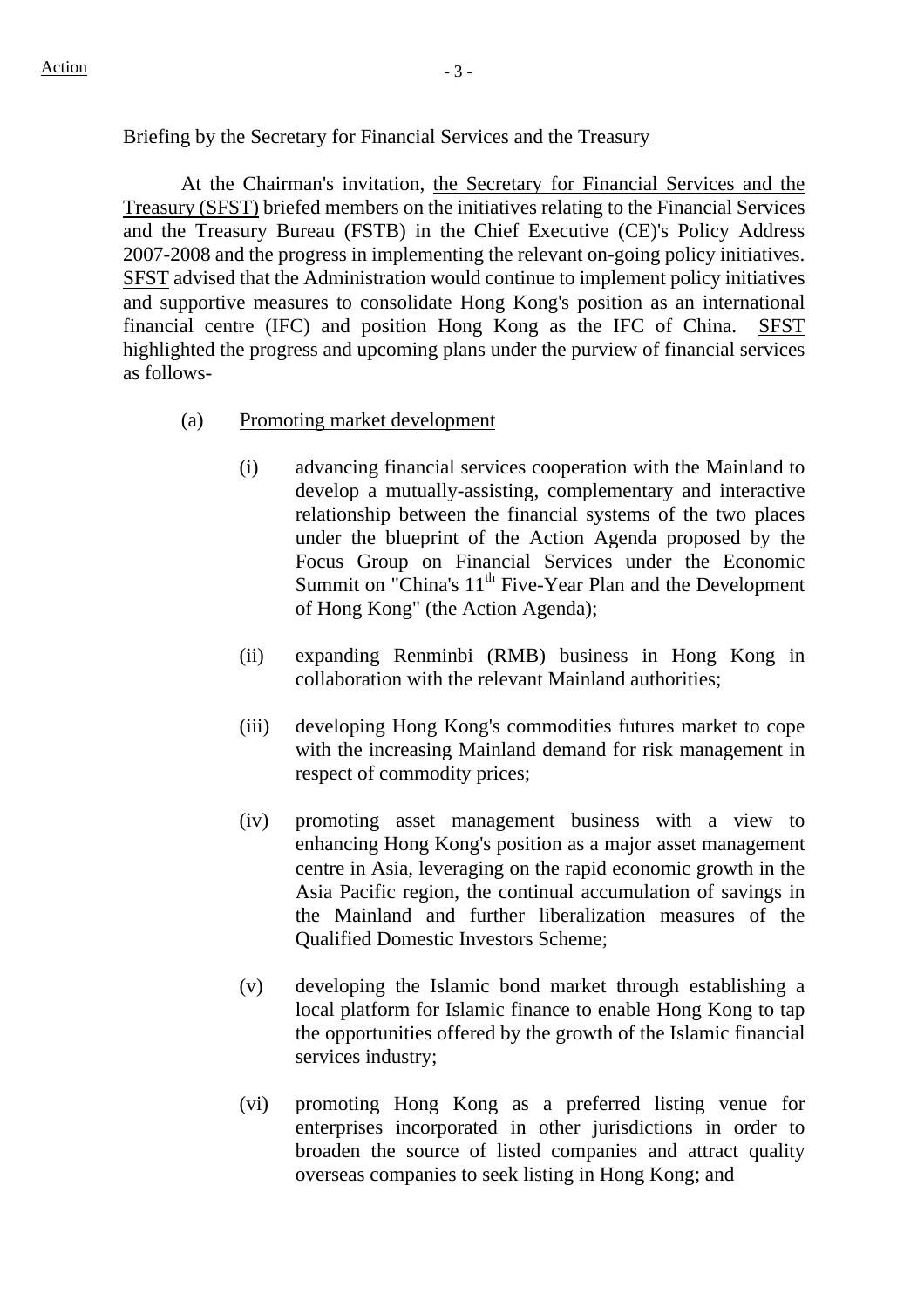- (vii) showcasing and enhancing Hong Kong's position as an IFC through activities such as the Asian Financial Forum held on 21 September 2007 and FSTB's plan of leading financial services delegations to visit selected cities in the Mainland and Asia.
- (b) Improving market quality
	- (i) Major initiatives to enhance the regulatory regime in the financial market included the drafting of legislative amendments to strengthen enforcement of the Mandatory Provident Fund (MPF) System, commissioning a consultancy study on the setting up of an independent Insurance Authority, taking forward the rewrite exercise of the Companies Ordinance (CO) (Cap. 32), and commencing a review of the Trustee Ordinance (Cap. 29) to strengthen the competitiveness of Hong Kong's trust services industry.
	- (ii) On efforts to enhance investor protection, the Securities and Futures Commission (SFC) would continue to implement its proactive investor education initiatives to raise investors' awareness of their rights and the benefits and risks of investing. SFC was also exploring ways of utilizing part of its levy income to further enhance investor protection and education. Moreover, the Mandatory Provident Fund Schemes Authority (MPFA) had been making continuous efforts to facilitate scheme members in making more informed investment decisions. The Administration was consulting the Department of Justice on MPFA's framework proposal for legislative amendments to allow employees to transfer accrued benefits derived from employees' mandatory contributions to a MPF scheme of their own choice. It would follow up with MPFA on the details and rationale of the proposal as a matter of priority.

2. Under the other purview of the Government's fiscal policy and the management of public finances, SFST said that the Administration endeavoured to maintain fiscal balance in line with the principle of keeping expenditure within the limits of revenue, with the target to contain public expenditure below 20% of the Gross Domestic Product (GDP). To address the strong calls from different sectors of the community to alleviate their tax burden, the standard rate of salaries tax would be reduced to 15% and corporate profits tax rate, to 16.5% in 2008-2009. If the economy continued to grow and financial conditions allowed, the Government would explore the possibility of proposing further cut in corporate profits tax rate in future financial years. In addition, Rates for the last quarter of the current financial year would also be waived, subject to a ceiling of \$5,000 for each rateable tenement. Discussion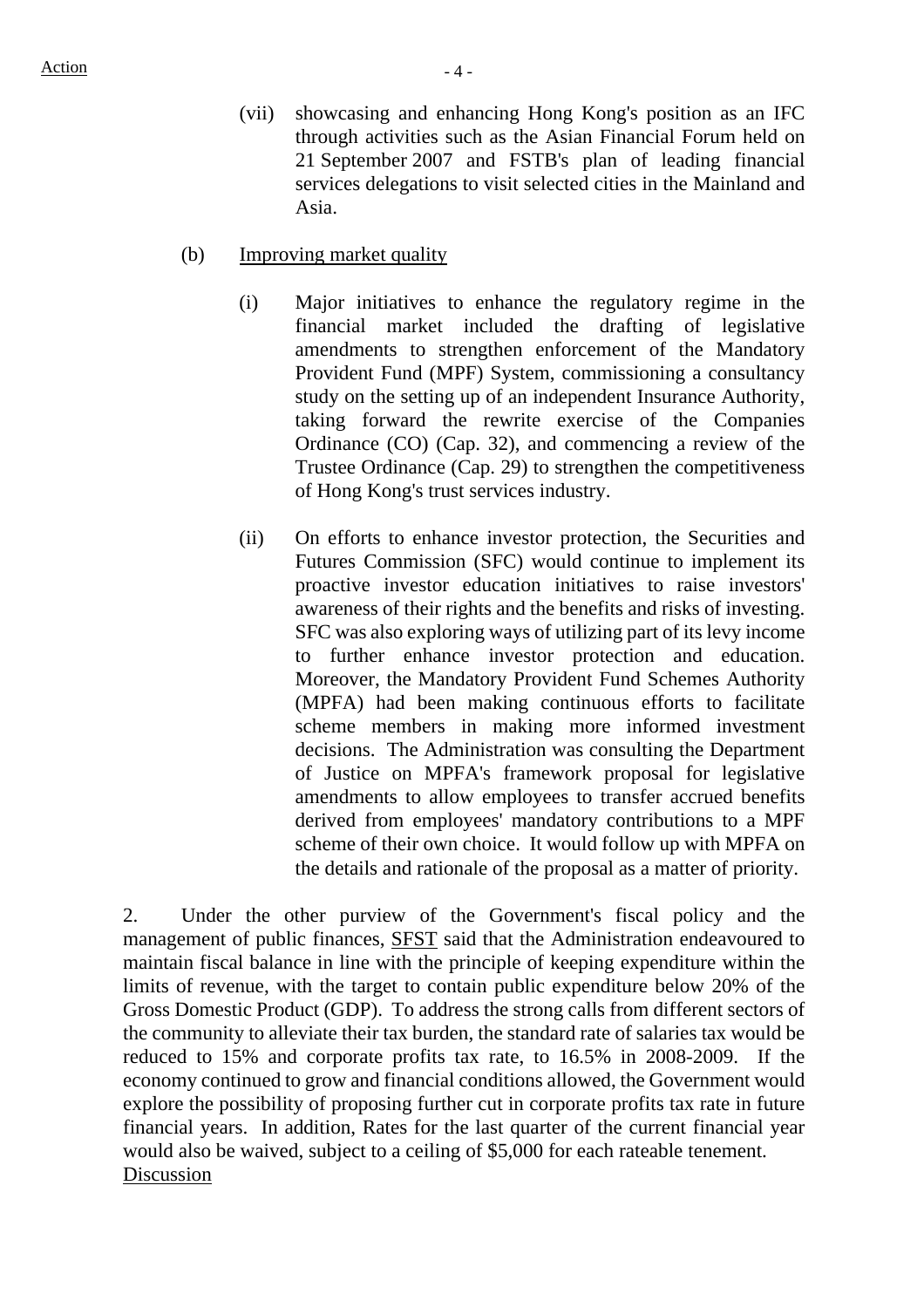# *Promoting and developing the financial markets of Hong Kong*

3. Referring to the discussion at the special Panel meeting on 9 October 2007 on the Government's increased acquisition of shares in the Hong Kong Exchanges and Clearing Limited (HKEx), Mr Albert HO was concerned that the Administration had failed to provide detailed explanation to address members' questions on why and in what ways the increased acquisition would enable the Government to contribute to HKEx's strategic development in the longer term, in particular in pursuing initiatives under the Action Agenda.

4. In reply, SFST recapped that as advised by the Financial Secretary (FS) at the special meeting on 9 October 2007, the increased shareholding of HKEx aimed at enabling the Government to contribute as a shareholder to HKEx's development and to the development of the financial markets. This could be carried out at different levels. At the level of the Exchanges, consideration might be given to pursuing cooperation with Exchanges in the Mainland for development of the commodities futures market. On whether the Government would disclose its shareholdings in listed companies to increase transparency, SFST advised that the Government would make appropriate disclosure in view of relevant statutory requirements and in line with standard market practice.

5. Referring to the policy initiative on broadening the source of corporations using Hong Kong as a platform for listing, Mr Bernard CHAN enquired about the concrete measures in this regard. Mr CHAN pointed out that Hong Kong had, in the past few years, developed into a major capital formation centre and listing platform for Mainland corporations, with Mainland corporations constituted about 40% of the listed companies. To avoid being perceived by overseas investors as a listing venue for Mainland enterprises only, the Administration should spare no efforts to attract overseas corporations to seek listing in Hong Kong.

6. In response, SFST said that Hong Kong had a competitive edge over other Asian markets in positioning itself as the major listing platform for Mainland enterprises. Having said that, the Administration was keenly aware of the need to broaden the source of listed companies for strengthening Hong Kong's established role as an IFC and had been actively following up the recommendations in the Action Agenda in collaboration with SFC and HKEx. In this connection, SFC and HKEx had published a joint policy statement in March 2007 to facilitate overseas companies seeking a primary listing in Hong Kong. Moreover, HKEx had been stepping up promotional efforts through organizing activities such as joint roadshows with the Trade Development Council. FSTB had also led delegations to different places to promote Hong Kong as a preferred listing venue. As to Mr Bernard CHAN's concern that promotional efforts should be further strengthened to convey Hong Kong's commitment to broadening the source of listed companies, SFST took note of his view and advised that the Administration would continue its work in this regard.

7. Mr WONG Ting-kwong noted with interest the Administration's plan to develop the Islamic bond market, which was quite a new initiative to the investing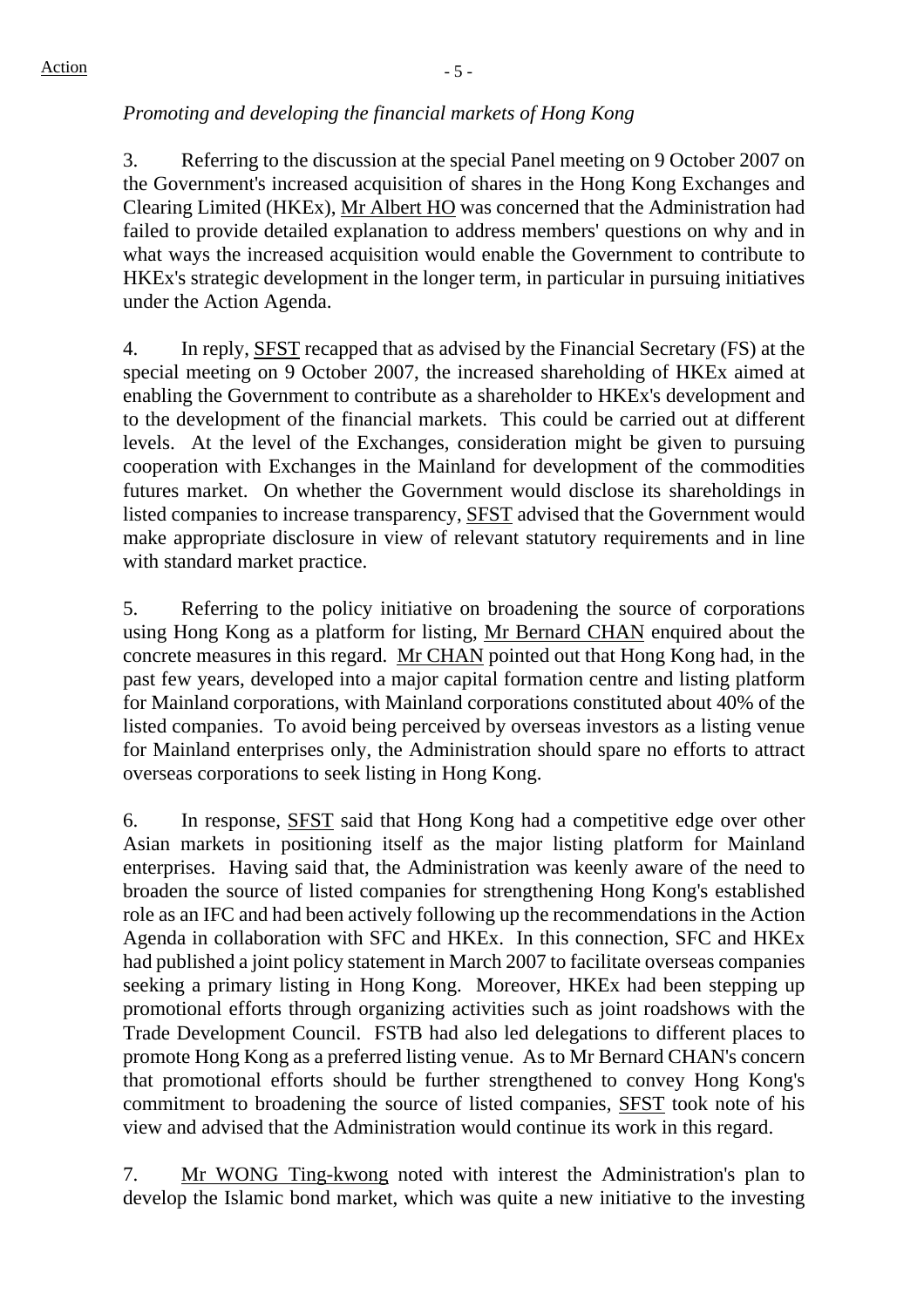public. He enquired whether this initiative would give rise to any concern about money laundering or terrorist financing. In response, SFST advised that Islamic financial services and instruments were those that complied with the restrictions and prohibitions imposed by the Islamic law (such as restrictions on investment in interest-generating or high risk financial products). In the light of the economic development in the Middle East, the Islamic financial services industry could offer increasing opportunities with huge potentials for development. Given its developed financial markets, Hong Kong could tap such new opportunities by establishing and developing a local platform for Islamic finance. He further pointed out that the development of the Islamic bond market should not be considered in association with concerns about money laundering or terrorist financing as the latter issues were subject to a separate effective regulatory mechanism.

8. Referring to the policy initiative of developing Hong Kong's commodities futures market, the Chairman recalled that the Democratic Alliance for the Betterment and Progress of Hong Kong had submitted to the Administration a proposal on the development of a petroleum futures market in Hong Kong and enquired about the progress of any new initiative so far. In reply, SFST advised that the development of the commodities futures market had been included in the Action Agenda. In this connection, the consultancy commissioned by HKEx to study the feasibility of developing a commodities futures market in Hong Kong was underway. The Administration looked forward to further examining the subject when the findings of the consultancy were available.

9. Mr CHIM Pui-chung considered that given the large increase in levies collected by SFC and HKEx as a result of the recent surge in the volume of securities and futures transactions, the Administration should critically review the levies charged by the two regulators, such as requesting them to consider the possibility of reducing or abolishing the levies to relieve the financial burden on the financial services industry. In response, SFST remarked that the financial services industry had also benefited from the large volume of transactions in the robust financial markets. He nevertheless pointed out that transaction volumes were subject to fluctuations in the light of market conditions and might not always be maintained at a high level. It was therefore not prudent to make changes to the existing levying arrangements in a hasty manner. Meanwhile, the Administration had been encouraging SFC to utilize its surplus in areas like strengthening investor education.

### *Enhancing corporate governance and cooperation with the Mainland*

10. Mr Ronny TONG was concerned that with the increasing number of Mainland companies listed in Hong Kong, the Administration should put in place measures to ensure a high standard of corporate governance among listed companies on par with best international standard. Ms Emily LAU expressed similar concern and sought the Administration's comments on whether the large number of Mainland companies listed in Hong Kong had any impact on the standard of corporate governance in Hong Kong.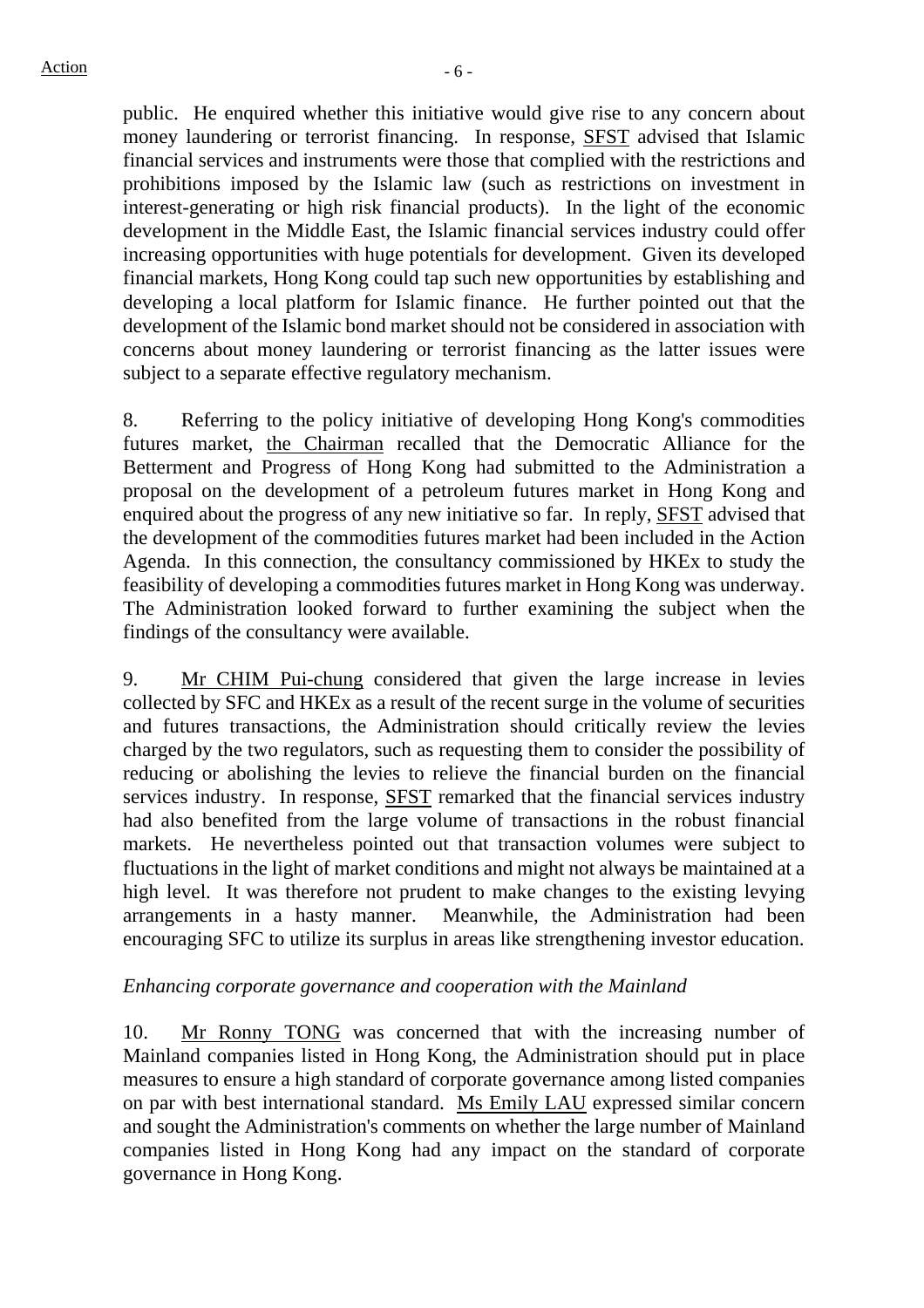11. In response, SFST confirmed that companies listed in Hong Kong, irrespective of whether they were incorporated in Hong Kong or in other places, were subject to the same regulatory requirements under CO, other applicable legislation and the Listing Rules. On the Administration's commitment to enhancing the standard of corporate governance in Hong Kong, SFST advised that the Financial Reporting Council, which had recently commenced operation, was tasked to upgrade the quality of financial reporting of locally listed companies and enhance corporate governance. Corporate governance would also be enhanced as a result of the CO rewrite exercise which was in progress. The Permanent Secretary for Financial Services and the Treasury (Financial Services) supplemented that the CO rewrite exercise aimed to modernize Hong Kong's company law as well as to enhance corporate governance. To engage relevant stakeholders at an early stage, four Advisory Groups comprising members from the relevant industry and professional bodies had been formed to advise on specific areas of CO. The first topical consultation exercise on proposals to improve the accounting and auditing provisions had ended in late June 2007 and the Administration was studying the public responses received.

12. Given the large number of Mainland corporations listed in Hong Kong, Mr James TO was concerned about the need to step up cooperation with the Mainland authorities in taking regulatory and enforcement actions. Pointing out that the regulatory framework in the Mainland was relatively less developed and that the financial systems in Hong Kong and the Mainland were different, Mr TO doubted the extent to which regulatory requirements were complied with and enforcement actions taken in cases involving Mainland corporations listed in Hong Kong. He was of the view that Hong Kong could contribute to the development of the nation through helping to upgrade the Mainland's regulatory standard in respect of listing to meet the international standard and urged the Administration to formulate concrete measures in this respect.

13. In reply, SFST advised that companies incorporated in other jurisdictions and listed in Hong Kong were subject to the Listing Rules, and that operations of the local financial markets were governed by the statutory regulatory regime enshrined in the Securities and Futures Ordinance (Cap. 571) and other applicable legislation. SFC would however have to rely on the assistance of the authorities in the places concerned in taking enforcement actions. SFC had strengthened cooperation with the China Securities Regulatory Commission (CSRC) to facilitate regulatory actions. The cooperation between SFC and CSRC was further enhanced through the Multilateral Memorandum of Understanding of the International Organization of Securities Commission to which CSRC had recently become a signatory. In April 2007, SFC and CSRC entered into an improved enforcement cooperation arrangement under which CSRC could assist SFC by compelling assistance from people and entities on the Mainland from whom SFC needed information. SFST assured members that the Administration was keenly aware of the importance of cooperation with the relevant authorities in the Mainland and would continue to work with the authorities concerned to this end. At the request of Mr James TO, SFST agreed to provide further information on the number and details (where practicable)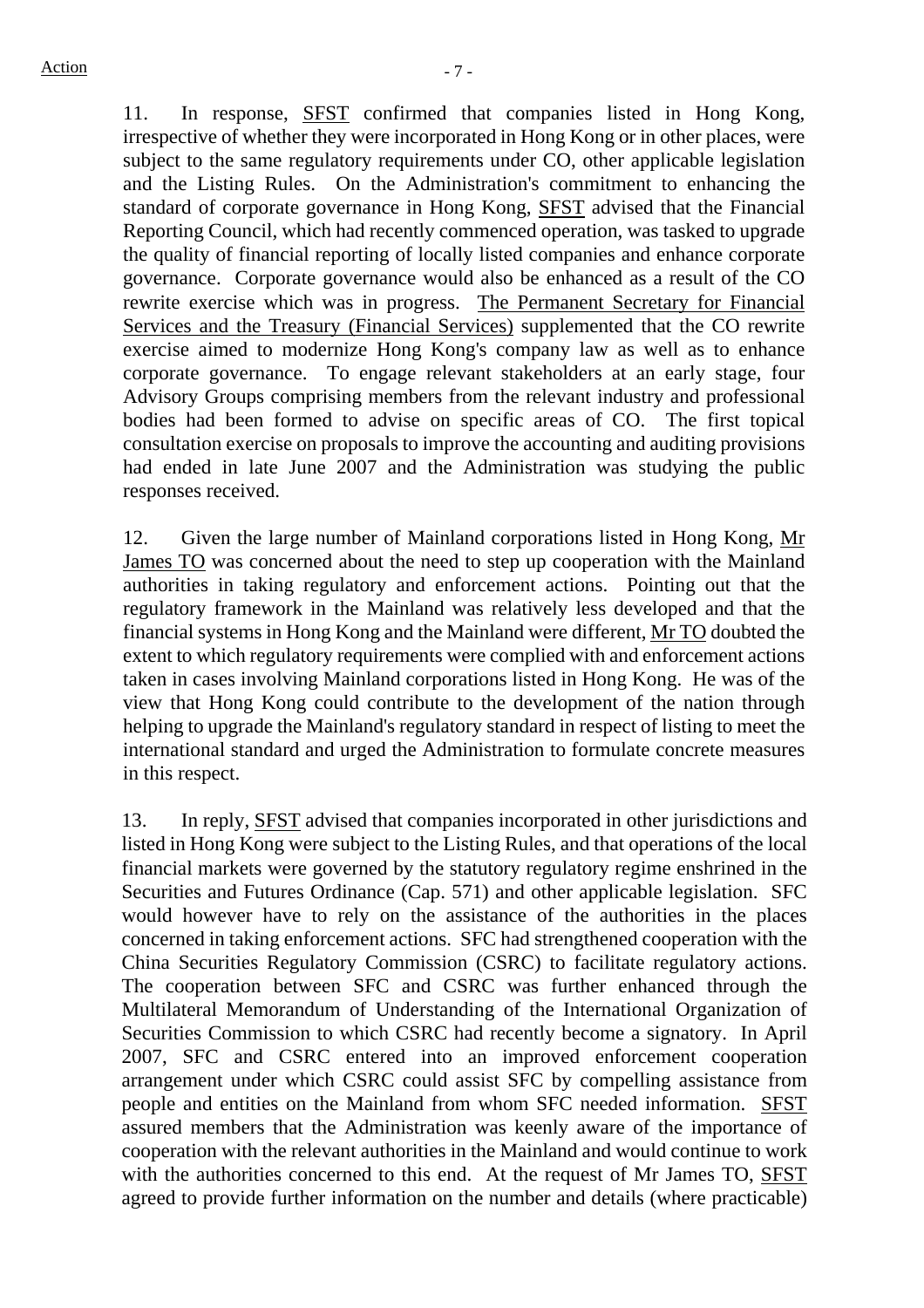of cases in which assistance had been sought from CSRC under the improved cooperation arrangement introduced in April 2007.

(*Post-meeting note*: The information requested in paragraph 13 above was circulated to member vide LC Paper No. CB(1)192/07-08 on 2 November 2007.)

# *Mandatory Provident Fund System*

14. While commending efforts of MPFA and the Administration for developing the proposal to allow employees to transfer accrued benefits derived from their mandatory contributions to an MPF scheme of their own choice, Mr WONG Kwok-hing expressed concern about the timeframe for the Administration to introduce the legislative proposal to the Legislative Council (LegCo) and urged the Administration to expedite work in this regard. In reply, SFST said that the Administration was actively examining MPFA's framework proposal. He nevertheless pointed out that given the complexity and the range of issues to be resolved, such as the administrative costs incurred on the part of the employers and whether transfer of accrued benefits derived from mandatory contributions other than those of the employees should be allowed, the Administration would have to take some time to finalize the proposal for consultation with LegCo.

15. Mr Andrew LEUNG opined that notwithstanding efforts of MPFA in increasing the transparency of fees and charges of MPF funds and the lowering of fees and charges announced by some MPF trustees in the recent months, the level of fees and charges was still on the high side compared with the global standard. Mr LEUNG was concerned about measures to be implemented in the near future to facilitate transparency of MFP funds and to achieve further lowering of fees and charges for the benefit of scheme members.

16. SFST said that MPFA had been making continuous efforts to lower the fees and charges to a reasonable level through promoting transparency of fees and charges, enhancing market competition and other measures such as preparation of a proposal to increase employees' control over their MPF investments. He nevertheless pointed out that given the differences in system designs and the operation costs involved, fees and charges of the MPF funds in Hong Kong could not be directly compared to those of provident funds in overseas jurisdictions.

### *Maintaining currency stability*

17. In light of recent weakening of the US dollar which had resulted in the depreciation of Hong Kong dollar under the Link Exchange Rate (LER) System, Mr CHIM Pui-chung opined that the Administration should review the existing arrangement of using US dollar as the anchoring currency. Mr CHIM was of the view that RMB might be a suitable anchor for the Hong Kong dollar as it was becoming more widely accepted in the international market and the RMB exchange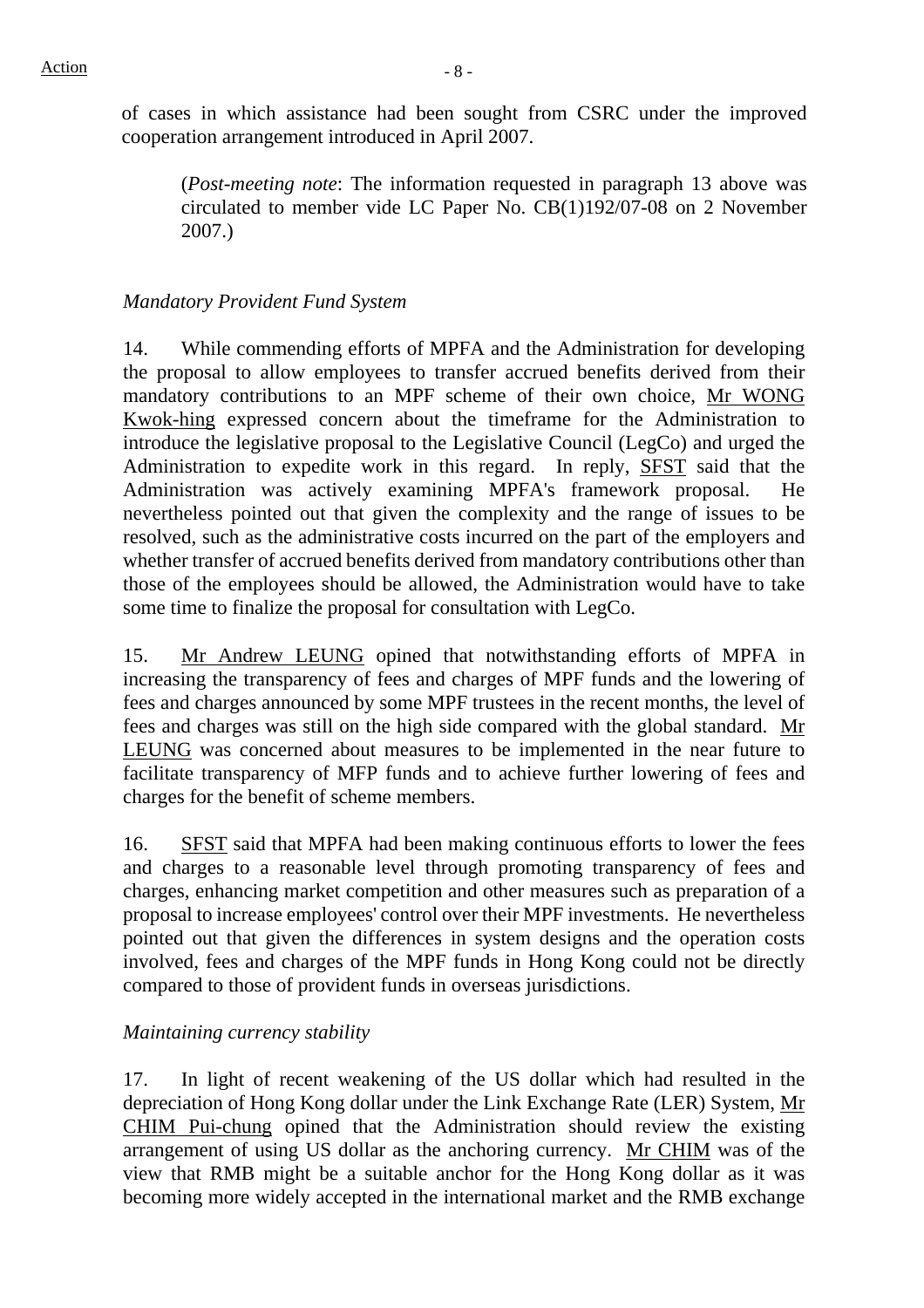rate was of concern to many small and medium enterprises of Hong Kong as they were operating their businesses in the Mainland.

18. SFST confirmed that the Administration had no plan to change the current anchoring arrangement under the LER System which had been functioning effectively in supporting the financial development and in building up investors' confidence in a small and open economy like Hong Kong. As to Mr CHIM Pui-chung's view that the current arrangement of appointing the Chief Executive of the Hong Kong Monetary Authority without a specified tenure of office should be critically re-examined, SFST said that he was not in a position to comment on the subject.

# *Management of public finances*

19. Mr WONG Kwok-hing expressed disappointment about the proposed tax relief measures announced in the 2007-2008 Policy Address, i.e. reduction in the standard rate of salaries tax and corporate profits tax rate. He opined that these measures were inconsistent with the principle of "vertical fairness" and would not alleviate the hardship of low-income groups or reduce the wealth gap. Mr WONG urged the Government to respond to calls of the community to reduce their tax burden by increasing the personal allowance for salaries tax to the 2002-2003 level so that lower-income employees would not be caught in the tax net.

20. In response, SFST advised that the salaries tax and corporate profits tax rates reductions had been proposed to address the strong calls from different sectors of the community to lessen their tax burden. Views on other tax relief measures would be taken into account in FS's Budget consultation commencing in November 2007. SFST said that apart from tax relief measures, the Policy Address had put forward various measures to address the needs and alleviate the hardship of low-income groups.

21. Mr Andrew LEUNG welcomed the reductions in the standard rate of salaries tax and the rate of corporate profits tax. Referring to CE's remark at a radio programme that he could not guarantee that the tax rates would not be increased during his term of office, Mr LEUNG was concerned that the Government might decide to increase revenue through tax increases to meet the expenditure for implementing the large-scale infrastructure projects within CE's current term of office. He was of the view that a taxation policy without certainty on changes in tax rates was not conducive to inspiring investors' confidence.

22. In response, SFST said that the tax reductions were one of the undertakings given by CE during his election campaign. Despite the revenue foregone in such reductions, the Administration would still be in a position to fund the infrastructure projects in the coming years. He assured members that the Administration would continue to manage public finances prudently and keep expenditure within the revenue limits. The Administration was keenly aware of the importance of certainty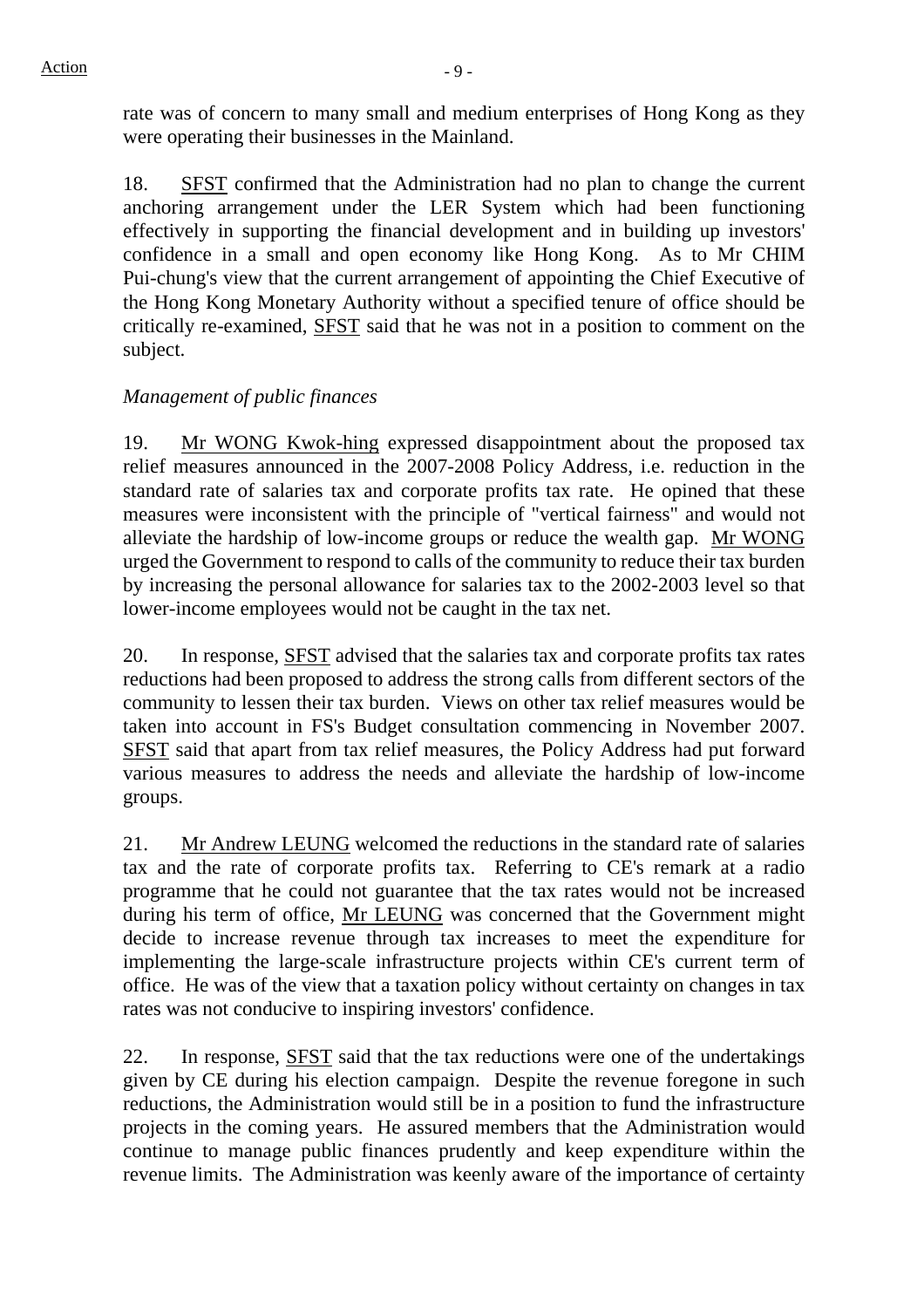and consistency in policies and would take forward changes, if any, in taxation policy only in a gradual manner having regard to prevailing financial conditions.

23. Miss TAM Heung-man was concerned about the challenges faced by the Government in maintaining fiscal balance in light of reduced revenue resulting from tax reductions and increased public expenditure on policy areas such as education and social welfare. Noting that the community had generally recognized the problem of a narrow tax base in Hong Kong during the public consultation on tax reform ended in March 2007, Miss TAM enquired about the Administration's measures, if any, to broaden the tax base so as to balance public expenditure and government revenue in the long run.

24. SFST reiterated that maintaining fiscal balance in the long run was the Government's objective in the management of public finances. The Government would continue to strive to achieve a fiscal balance, avoid deficits and keep the budget commensurate with the growth rate of GDP. In taking forward the various initiatives announced in the Policy Address, the Government would uphold the principle of keeping expenditure within the limits of revenue. As to Miss TAM Heung-man's view on the problem of a narrow tax base, SFST said that the Administration was aware of this long-existing problem which had also been recognized by the community as an issue which needed to be addressed. Whilst public views gathered during the public consultation on tax reform indicated that it was not an appropriate time for introduction of new taxes to broaden the tax base, the Administration would continue to study tax options and formulate measures to address the problem, where appropriate.

# *Measures to alleviate the impact of inflation*

25. As the LER System had ruled out the use of nominal exchange rate movements as a mechanism for adjustment, Miss TAM Heung-man was concerned whether there were measures to minimize the adverse impact resulting from inflation, such as negative deposit interest rates and asset bubbles. In reply, SFST pointed out that the scope of measures which could be undertaken by the Government to contain inflation was to a certain extent limited under the LER System, leaving very little room for an autonomous interest rate policy. He nevertheless reiterated that the Administration had introduced appropriate measures to alleviate the possible impact of inflation on the livelihood of the community at large, one recent example being the rates waiver announced in the 2007-2008 Policy Address.

26. Mr Ronny TONG did not subscribe fully to SFST's response which seemed to suggest that the Administration was helpless in the face of inflation. Mr TONG pointed out that inflation would increase the cost of living and adversely affect the livelihood of the middle and lower income groups. Noting that CE had announced in his Policy Address the plan to expedite implementation of 10 large-scale infrastructure projects, Mr TONG was gravely concerned that public expenditure on these projects would further aggravate inflationary pressure. He therefore urged the